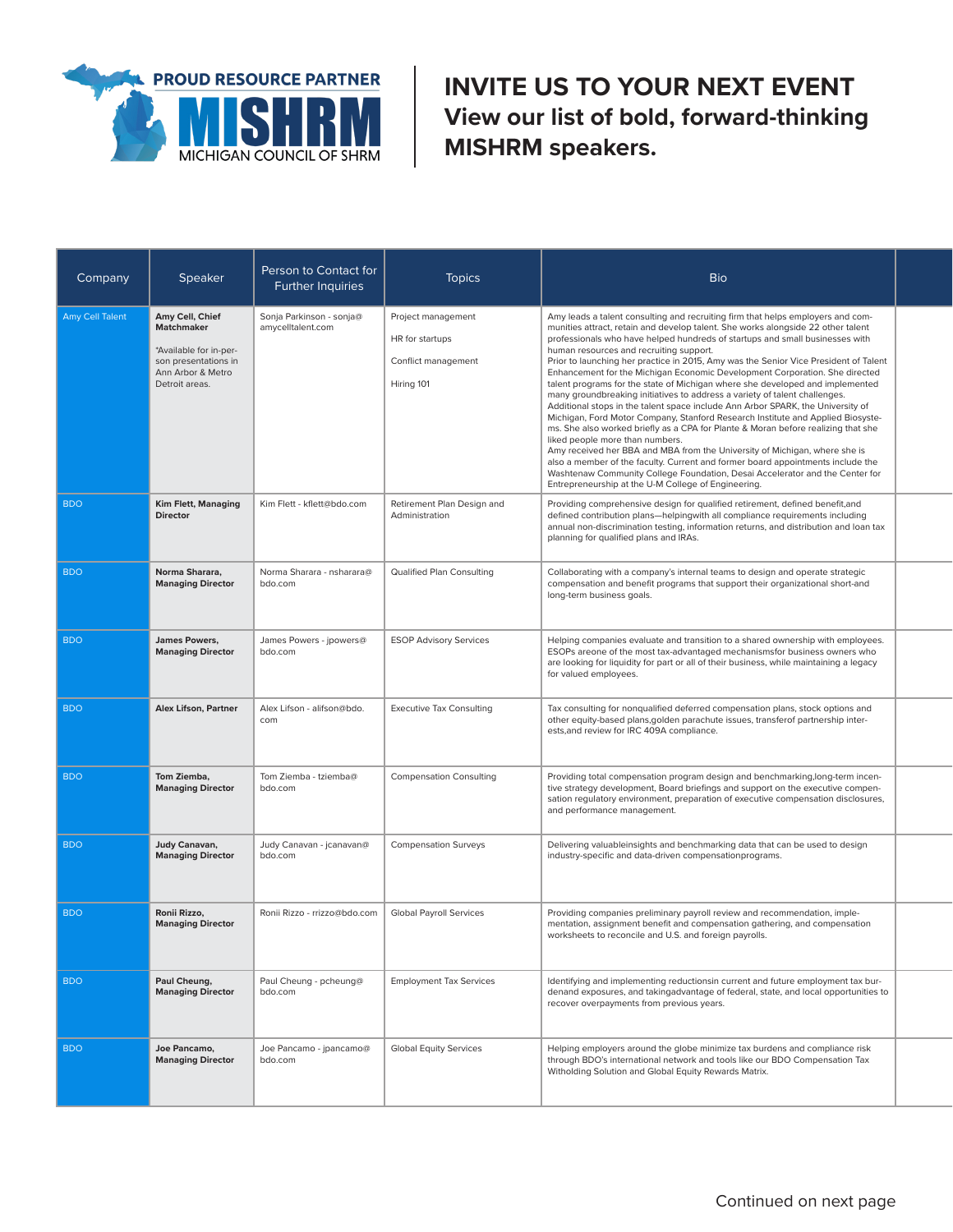| <b>BDO</b>                                 | Mesa Hodson,<br>Principal                         | Mesa Hodson - mhodson@<br>bdo.com                               | <b>Expatriate Tax Services</b>                                                                                                                                                                                                                                                                                                                                                                                                                                                                                                                                                                                                                               | Working with multinational companies to minimize tax burdens and compliance<br>riskwhile providing integrated services and essential tools, such as our business<br>travelers tracking application to enable seamless global anddomestic employee<br>transitions.                                                                                                                                                                                                                                                                                                                                                                                                                                                                                                                                                                                                                                                                                                                                    |  |
|--------------------------------------------|---------------------------------------------------|-----------------------------------------------------------------|--------------------------------------------------------------------------------------------------------------------------------------------------------------------------------------------------------------------------------------------------------------------------------------------------------------------------------------------------------------------------------------------------------------------------------------------------------------------------------------------------------------------------------------------------------------------------------------------------------------------------------------------------------------|------------------------------------------------------------------------------------------------------------------------------------------------------------------------------------------------------------------------------------------------------------------------------------------------------------------------------------------------------------------------------------------------------------------------------------------------------------------------------------------------------------------------------------------------------------------------------------------------------------------------------------------------------------------------------------------------------------------------------------------------------------------------------------------------------------------------------------------------------------------------------------------------------------------------------------------------------------------------------------------------------|--|
| <b>BDO</b>                                 | <b>Brad Veltkamp,</b><br><b>Managing Director</b> | Brad Veltkamp - bveltkamp@<br>bdo.com                           | <b>Global Mobility Consulting</b>                                                                                                                                                                                                                                                                                                                                                                                                                                                                                                                                                                                                                            | Developing strategies with a company's stakeholders to determine key objectives<br>and create or modify a Global Mobility Program to meet these objectives through<br>enhanced assignee selection criteria, policy design, repatriation strategies, cost<br>analysis, market analysis, and effective communication.                                                                                                                                                                                                                                                                                                                                                                                                                                                                                                                                                                                                                                                                                  |  |
| <b>BDO</b>                                 | <b>Ellyn Bess, Partner</b>                        | Ellyn Bess - ebess@bdo.com                                      | <b>Global Retirement Planning</b>                                                                                                                                                                                                                                                                                                                                                                                                                                                                                                                                                                                                                            | Delivering retirement plan design and operation for companies expanding into the<br>U.S., including totalization agreement analysis, pension benefit planning, and equal-<br>ization across borders to avoid duplicate taxation of distributions and optimization<br>of benefits.                                                                                                                                                                                                                                                                                                                                                                                                                                                                                                                                                                                                                                                                                                                    |  |
| <b>Behavioral Health</b><br><b>Systems</b> | <b>Laney Jakstys</b>                              | Laney Jakstys -<br>ljakstys@<br>behavioralhealthsystems.<br>com | <b>Corporate Training Solutions:</b><br>- Professional Development<br>- Work/Life<br>- Wellbeing<br>In additional to our pre-developed<br>programs, we offer customized<br>trainings based on the goals and<br>feedback of our clients.<br>A Sampling of our Programs<br>Include:<br>Cultural Diversity and Sensitivity<br>Management Skills for Success<br>Principles of Essential Leadership<br>Recognizing the Troubled<br>Employee<br>Anxiety - What's Normal<br>Improving Communication Skills<br>Pathways to Wellness<br>Focus on Mental Health: Keys to a<br><b>Healthy Workplace</b><br>and much more! Please inquire<br>for full list of programs." | Laney Jakstys is regional vice president, business development. She has over 30<br>years of experience within the behavioral health industry. Her primary responsibility<br>is developing and marketing BHS' programs and services to employers, insurance<br>brokers and consultants as well as industry groups.<br>Prior to BHS, Ms. Jakstys held leadership positions with nationally recognized<br>organizations, such as Henry Ford Health System, Ascension Health and<br>Elements Behavioral Health. Her accolades include bridging patient and provider<br>relationships as well as selling national EAP and mental health/substance abuse<br>programs.<br>Ms. Jakstys received her bachelor of arts in journalism and public relations from<br>Temple University and completed master-level coursework in administration at<br>Central Michigan University. Professional affiliations include the Society of Human<br>Resource Management as well as the Midwest Business Group on Health." |  |
| <b>Behavioral Health</b><br><b>Systems</b> | <b>Shannon Crenshaw,</b><br><b>LPC</b>            | Laney Jakstys -<br>ljakstys@<br>behavioralhealthsystems.<br>com | <b>Corporate Training Solutions:</b><br>- Professional Development<br>- Work/Life<br>- Wellbeing<br>In additional to our pre-developed<br>programs, we offer customized<br>trainings based on the goals and<br>feedback of our clients.<br>A Sampling of our Programs<br>Include:<br>Cultural Diversity and Sensitivity<br>Management Skills for Success<br>Principles of Essential Leadership<br>Recognizing the Troubled<br>Employee<br>Anxiety - What's Normal<br>Improving Communication Skills<br>Pathways to Wellness<br>Focus on Mental Health: Keys to a<br><b>Healthy Workplace</b><br>and much more! Please inquire<br>for full list of programs." | Shannon Steele Crenshaw is a wife, mother of 3 and a business owner. Mrs.<br>Crenshaw and has worked in the areas of Mental Health Equality, Higher Education,<br>and Vocational Rehabilitation for nearly 20 years.<br>Her focus has been on Environmental Trauma and Life Transitions.<br>She is a proud graduate of Alabama A& M University where she received her BS<br>degree in Psychology. She received her two master's degrees from the University<br>of New Orleans in the areas of Higher Education Administration and Human Service<br>Counseling.<br>She feels that clients honor her by sharing their life and growth with her. She<br>attempts not to hide herself behind silence or position and has high regard for her<br>clients as people. She truly lives by the idea of Supporting People in Achieving<br>Their Best Life."                                                                                                                                                    |  |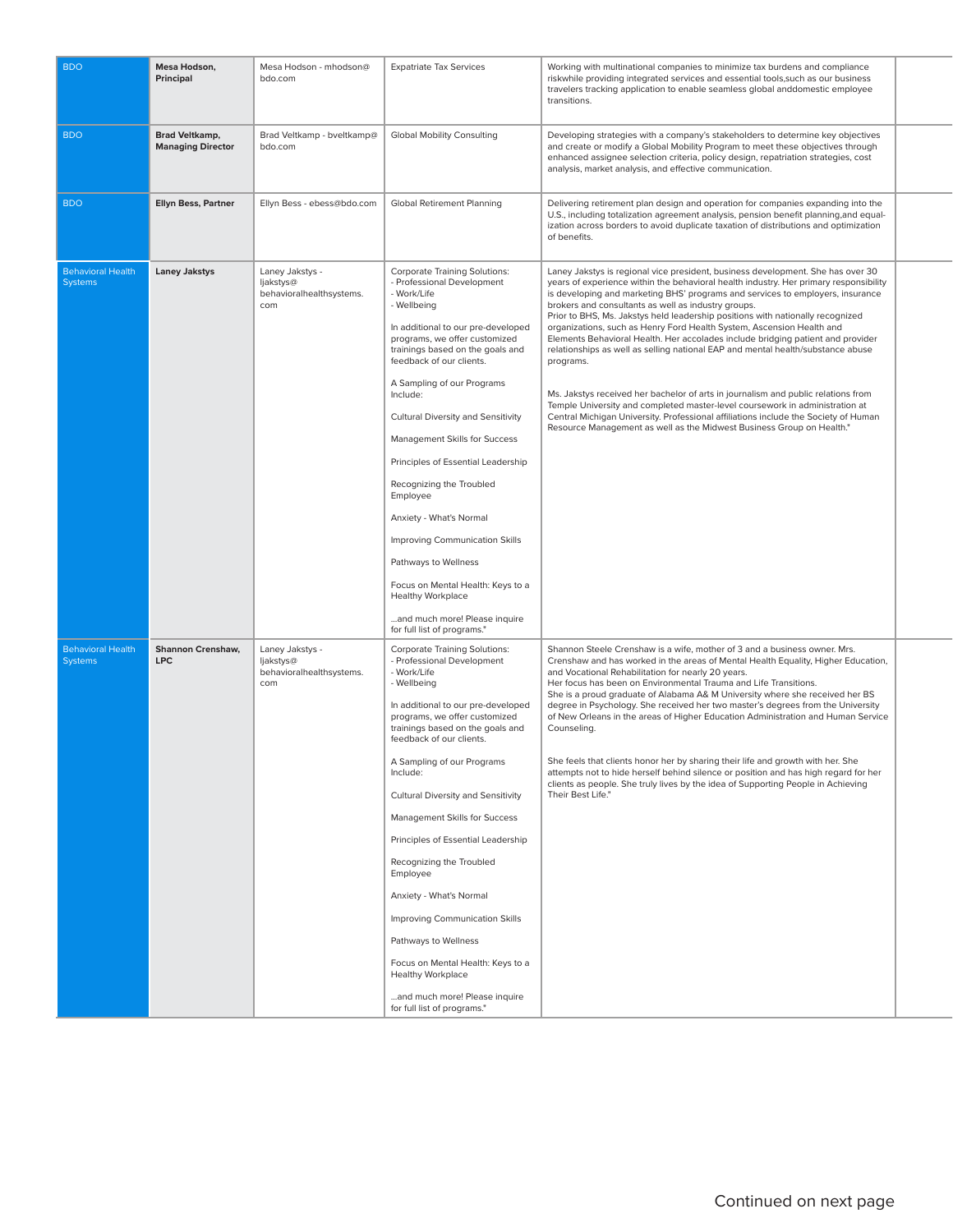| <b>Behavioral Health</b><br><b>Systems</b> | <b>Shannon Flanagan</b> | Laney Jakstys -<br>ljakstys@<br>behavioralhealthsystems.<br>com | <b>Corporate Training Solutions:</b><br>- Professional Development<br>- Work/Life<br>- Wellbeing<br>In additional to our pre-developed<br>programs, we offer customized<br>trainings based on the goals and<br>feedback of our clients.<br>A Sampling of our Programs<br>Include:<br><b>Cultural Diversity and Sensitivity</b><br>Management Skills for Success<br>Principles of Essential Leadership<br>Recognizing the Troubled<br>Employee<br>Anxiety - What's Normal<br>Improving Communication Skills<br>Pathways to Wellness<br>Focus on Mental Health: Keys to a<br><b>Healthy Workplace</b><br>and much more! Please inquire<br>for full list of programs." | Shannon Goff Flanagan is senior vice president & chief marketing/corporate<br>relations officer (CMO). She has been with BHS since 2006. At BHS, Ms. Flanagan<br>manages the day-to-day activities of the corporate relations and marketing<br>divisions, directs BHS' community and public relations presence and oversees BHS'<br>ancillary services including BHS A.S.S.I.S.T., Wellness First and Behavioral Comp<br>Management.<br>Among Ms. Flanagan's accomplishments are maintaining a 85+% client<br>retention rate among BHS' book-of-business and direct oversight of the sales,<br>implementation and account management of BHS' national membership as well<br>as the State of Alabama employee assistance program provided to 65,000 state<br>employees and their families.<br>Ms. Flanagan's previous career experience includes account and project<br>management in advertising and public relations. In addition, she worked in<br>corporate communications with HealthSouth/Encompass Health.<br>Ms. Flanagan earned a bachelor of science degree in communications with a minor<br>in business from Florida State University, where she was a member of the varsity<br>swimming and diving team."                                                                                                                                                                                                                                                                                                                                                                                                                                                                                                                                                                                                                                                                                                                                                                                                                                                                                                                                                                                                                                                                                                                                                                                                                                                              |
|--------------------------------------------|-------------------------|-----------------------------------------------------------------|---------------------------------------------------------------------------------------------------------------------------------------------------------------------------------------------------------------------------------------------------------------------------------------------------------------------------------------------------------------------------------------------------------------------------------------------------------------------------------------------------------------------------------------------------------------------------------------------------------------------------------------------------------------------|------------------------------------------------------------------------------------------------------------------------------------------------------------------------------------------------------------------------------------------------------------------------------------------------------------------------------------------------------------------------------------------------------------------------------------------------------------------------------------------------------------------------------------------------------------------------------------------------------------------------------------------------------------------------------------------------------------------------------------------------------------------------------------------------------------------------------------------------------------------------------------------------------------------------------------------------------------------------------------------------------------------------------------------------------------------------------------------------------------------------------------------------------------------------------------------------------------------------------------------------------------------------------------------------------------------------------------------------------------------------------------------------------------------------------------------------------------------------------------------------------------------------------------------------------------------------------------------------------------------------------------------------------------------------------------------------------------------------------------------------------------------------------------------------------------------------------------------------------------------------------------------------------------------------------------------------------------------------------------------------------------------------------------------------------------------------------------------------------------------------------------------------------------------------------------------------------------------------------------------------------------------------------------------------------------------------------------------------------------------------------------------------------------------------------------------------------------------------------------|
| <b>Consumers Credit</b><br><b>Union</b>    | <b>Scott Dobson</b>     | Scott Dobson -<br>scott.dobson@consumer-<br>scu.org             | Financial Wellness in the<br>Workplace<br>Personal Finance,<br>Credit Score,<br><b>Debt Reduction</b><br>Budgeting                                                                                                                                                                                                                                                                                                                                                                                                                                                                                                                                                  | Scott Dobson joined Consumers Credit Union as a business services manager in<br>2007 and transitioned from closing business loans to sharing financial education<br>tips as the Consumers @Work program manager.<br>"About eight years ago, I was asked to revive our Consumers @Work program,"<br>Scott explains. "It has grown from an idea to help some businesses employees to<br>an educational program that helps employees get the most from each paycheck<br>they receive.<br>With 20 years of experience helping people with their finances, Scott has all the<br>tools to guide members to a better financial future.<br>"Because I've been working with people and their finances for more than 20<br>years—from every walk of life—I've seen the struggles a single parent making<br>\$10 an hour faces, and I've also seen the struggles of business owners who need<br>\$50,000 in cash every week to stay afloat," Scott says. "I can empathize with both,<br>and I think that suits me well for my position at the credit union in helping both large<br>businesses with hundreds of employees-and, at the very same time, helping the<br>one member do his or her best with one paycheck.<br>Being involved in the community is also very important to Scott. He is a member<br>of the Kalamazoo Human Resource Management Association, as well as a former<br>Rotary member. Apart from his community affiliations, bicycling keeps Scott busy in<br>his free time. "I like all things fast!" Scott says. "I've road raced motorcycles in my<br>20s and 30s at racetracks all over the country and had a great time. I also crashed<br>several times at over 100 mph and written off a couple of very nice motorcycles, so<br>I've switched to riding bycicles. My family has about nine bikes in our garage right<br>now, and I've done the Make-A-Wish three-day 300-mile charity bike ride five times<br>now."<br>With years and years of experience, there is one key piece of advice Scott will<br>always use in his professional and personal life. "The single best piece of advice<br>I ever got was from my Dad. 'Son, it's not what happens, but how you take it that<br>counts," Scott recalls. "As I became wiser, I guess, I now know what he means-that<br>your own mental attitude drives where your life is going, and that while things are<br>going to happen no matter what, it's how you handle those things that really has<br>the effect." |
| <b>Dinsmore</b>                            | <b>James Reid</b>       | Dani Godin -<br>Danielle.Godin@DINSMORE.<br><b>COM</b>          | Employment<br>Labor<br><b>Employment Discrimination</b><br>Litigation<br>Wrongful Discharge<br><b>Labor Arbitrations</b><br>Audits, Counseling & Training<br>Wage/Hour Law<br><b>Class Action</b><br>False Claims Act<br><b>Education Industry</b><br><b>International Business</b><br><b>NLRB</b> Issues                                                                                                                                                                                                                                                                                                                                                           | Whether it's representing clients or playing a game of chess with family, James<br>goes all in strategizing and preparing for possible challenges facing his clients<br>today and months, even years, in the future.<br>He counsels business owners, serial entrepreneurs, C-suite executives, in-house<br>counsel, and human resources directors to make strategic business decisions,<br>from hiring to firing, while complying with the ever changing and overlapping laws,<br>including the ADEA, FLSA, FMLA, NLRA, and Title VII. He brings a business and<br>proactive approach to legal matters to help employers make strategic business<br>decisions to minimize the potential for litigation and business disruption.<br>Clients appreciate James' hands on approach and his ability to learn businesses<br>and tailor his counsel to meet each client's specific needs. Because he puts his<br>name and reputation on every product and decision, he delivers advice to his<br>clients in a no-nonsense fashion, which enables them to make the best decisions<br>with clear and concise guidance.<br>When litigation becomes necessary, he enforces restrictive covenants and defends<br>employers against charges filed with the EEOC, state, and federal agencies.<br>James regularly conducts audits and investigations into employers' wage and hour<br>practices and claims of discrimination and harassment. He provides training and<br>prepares employment documents, including employee handbooks, employment<br>agreements, and separation agreements, to cover all aspects during the life cycle<br>of an employee.<br>Giving 100 percent to everything he does, James is a renowned keynote and<br>national speaker at conferences and events, including the American Payroll Associ-<br>ation, SHRM, and HR Day.                                                                                                                                                                                                                                                                                                                                                                                                                                                                                                                                                                                                                                          |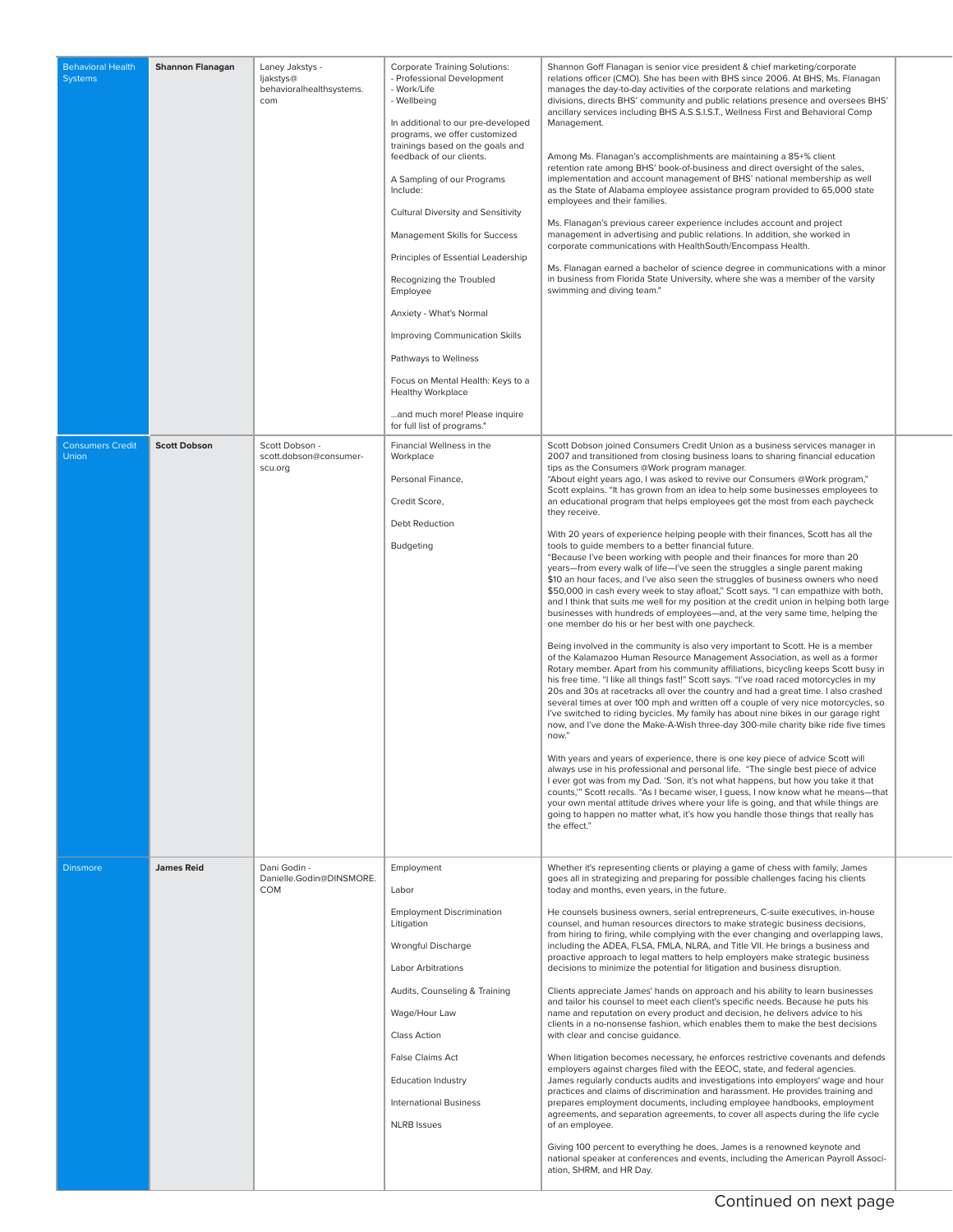| <b>Health Alliance</b><br>Plan<br><b>HR Collaborative</b> | <b>Elizabeth Robinson</b><br><b>Beth Kelly</b><br>*Based in Grand<br>Rapids.<br>Available to travel for                                | Elizabeth Robinson -<br>Erobinso@HAP.ORG<br>Kalena Meeker - kalena.<br>meeker@hrcollaborative.com | Making Sense of Medicare<br>How to Position HR as a Business<br>Imperative<br>What Your CEO Wants From an<br><b>HR</b> Leader                         | Elizabeth Robinson is a licensed and certified health, accident and life insurance<br>agent who has more than a decade of experience in the health insurance industry<br>and is an expert in Medicare and individual/family plans. She is a Medicare Field<br>Agent for HAP whose role empowers her to advocate for her clients and continue<br>to build, bridge and broaden successful relationships with professionals and<br>organizations that serve the Medicare community. Her first-hand experience with<br>her aging parents and working in this industry gives her the empathy needed to<br>effectively work with and serve the ever-growing Medicare-eligible population.<br>Beth Kelly is the founder, president, and visionary behind HR Collaborative - a<br>full-service HR firm that works with small to midsize organizations to fill in their HR<br>gaps today and build sustainable people practices for tomorrow.<br>Beth received her undergraduate degree in Psychology and Communication from                                                                                                                                                                                                                                                                                                                                                                                                                                                                                                                                                                                                                                                                                                                                               |
|-----------------------------------------------------------|----------------------------------------------------------------------------------------------------------------------------------------|---------------------------------------------------------------------------------------------------|-------------------------------------------------------------------------------------------------------------------------------------------------------|-------------------------------------------------------------------------------------------------------------------------------------------------------------------------------------------------------------------------------------------------------------------------------------------------------------------------------------------------------------------------------------------------------------------------------------------------------------------------------------------------------------------------------------------------------------------------------------------------------------------------------------------------------------------------------------------------------------------------------------------------------------------------------------------------------------------------------------------------------------------------------------------------------------------------------------------------------------------------------------------------------------------------------------------------------------------------------------------------------------------------------------------------------------------------------------------------------------------------------------------------------------------------------------------------------------------------------------------------------------------------------------------------------------------------------------------------------------------------------------------------------------------------------------------------------------------------------------------------------------------------------------------------------------------------------------------------------------------------------------------------------------------|
|                                                           | in-person presenta-<br>tions across the lower<br>peninsula.                                                                            |                                                                                                   | 10 Hacks to Make Your HR<br>Department Look Bigger<br>Planning for the Future of Your<br><b>HR</b> Career                                             | the University of Michigan and her master's in Human Resources and Industrial<br>Relations from Michigan State University.<br>Starting her career, Beth was Cascade Engineering's first HR professional. There<br>she helped the plastic manufacturer grow from 150 employees to more than 1,000.<br>She then served as the Senior Vice President of HR for D&W Food Centers before<br>venturing out on her own. In 2013, Beth founded HR Collaborative after having<br>served organizations across Michigan for more than 20 years.<br>Beth is the author of The EE Gap, Human Resources for Small Business Success.<br>She's frequently interviewed for media stories seeking thought leadership on HR<br>trends and developments, and she regularly speaks on the local and national stage.                                                                                                                                                                                                                                                                                                                                                                                                                                                                                                                                                                                                                                                                                                                                                                                                                                                                                                                                                                    |
| <b>HR Collaborative</b>                                   | Julie Burmania<br>*Based in Grand<br>Rapids.<br>Available to travel for<br>in-person presenta-<br>tions across the lower<br>peninsula. | Kalena Meeker - kalena.<br>meeker@hrcollaborative.com                                             | <b>Employee Engagement</b><br>Leader and Team development<br>Performance Feedback<br><b>Succession Planning</b><br>Building Your Bench Strength       | "With more than 18 years of Human Resource experience, Julie Burmania has<br>worked within the health care, corporate, and manufacturing fields.<br>Julie holds a Master's Certificate in Human Resource Administration from Central<br>Michigan University. Among her other professional achievements are her PHR<br>and the CEBS Program's Group Benefit Associate specialty designation. With her<br>extensive work across multiple industries, Julie is a proven asset in the areas of per-<br>formance management, organizational development, and talent strategy.<br>As an HR Business Partner with HR Collaborative, Julie partners with clients to<br>provide HR guidance and services. She understands the value of an engaged<br>workforce and strives to help her clients build an environment in which their teams<br>can do their best work."                                                                                                                                                                                                                                                                                                                                                                                                                                                                                                                                                                                                                                                                                                                                                                                                                                                                                                       |
| <b>HR Collaborative</b>                                   | Nancy Johnson<br>*Based in Grand<br>Rapids.<br>Available to travel for<br>in-person presenta-<br>tions across the lower<br>peninsula.  | Kalena Meeker - kalena.<br>meeker@hrcollaborative.com                                             | <b>Employee Experience</b><br><b>Retention Strategies</b>                                                                                             | Nancy Johnson, PHR, MSA is a passionate human resource leader with more than<br>20 years of experience creating positive employee journeys. She specializes in<br>people operations, strategic talent management, and gap analysis.<br>Nancy received her undergraduate in Organizational Communication and her Mas-<br>ter's in Administration and HR from Central Michigan University. She is a certified<br>Professional in Human Resources (PHR) and is a founding member of the West<br>Michigan chapter of Hacking HR.<br>As HR Collaborative's Chief People Operations Officer, she makes work better for<br>the firm's community of experts, so they can do the same for clients.                                                                                                                                                                                                                                                                                                                                                                                                                                                                                                                                                                                                                                                                                                                                                                                                                                                                                                                                                                                                                                                                         |
| <b>HRPro-BenePro</b>                                      | <b>Rebecca Dioso</b><br>VP HR Consulting,<br><b>HRPro</b>                                                                              | Jennifer Wajeeh -<br>jwajeeh@hrpro.com                                                            | Employee Communications,<br>Relations and Engagement<br><b>Managing Performance</b><br>Succession Planning<br>How to take a small company<br>big time | Rebecca Dioso is an experienced Human Resources leader and Change Man-<br>agement professional. She is the Vice President of Human Resources Consult-<br>ing for HRPro in Royal Oak, MI. With more than two decades of corporate HR<br>experience at global organizations like KPMG, Oracle, General Electric, Aramark,<br>Schering-Plough (Merck) and Chrysler, as well as very large, privately-held family<br>companies, Rebecca is adept at employee communication and communicating<br>change. She has extensive experience in employee relations, investigations and<br>performance management. Rebecca has created and refined HR processes,<br>including complete deconstruction and rebuilding of human capital management<br>systems, employee benefit offerings, organizational restructurings as well as multi-<br>ple mergers and acquisitions.<br>Rebecca has a passion for Veterans and has built employment-related outreach<br>activities to ensure that those who served our country transition to civilian employ-<br>ment with ease.<br>Rebecca has both her SPHR and SHRM-SCP certifications. She earned her Master's<br>degree in Industrial Organizational Psychology from the University of Detroit Mercy<br>and her Bachelor's Degree in Psychology and Sociology from the University of<br>Michigan. Rebecca is an active volunteer with Boy Scout Troop 1261 and an Area<br>Representative volunteer with Youth for Understanding. She is a former Member<br>of the Board of the Michigan Diversity Council and is currently the Vice President<br>of the Board for the non-profit Our Community Bridge. In her free time, Rebecca<br>travels globally, visiting her former foreign exchange students located throughout<br>the world. |
| <b>HRPro-BenePro</b>                                      | <b>Kris Powell</b><br>President/CEO HRPro/<br><b>BenePro</b>                                                                           | Jennifer Wajeeh -<br>jwajeeh@hrpro.com                                                            | Employee benefits<br>Creating great corporate culture<br>Building a great team                                                                        | Kris Powell is the CEO of both HRPro and BenePro. The mission of the two orga-<br>nizations is to help employers take better care of their most valuable asset- their<br>employees. With over 30 years in business, the companies specialize in HR and<br>benefit consulting and administration. They are extremely proud to have been in<br>the Crain's Coolest places to work Top 10 for the last 3 years.<br>A lifelong resident of SE Michigan, Kris is a graduate of Oakland University. He<br>is also a CGN (Certified Golf Nut!) and lives in Troy, MI with his wife, Jennifer. His<br>daughter, Lauren, is a graduate of MSU (GO Green!) and is pursuing her Masters<br>Degree in speech and language pathology at Emerson College in Boston.<br>Kris sits on the Board of Automation Alley, Michigan's Industry 4.0 epicenter. Past<br>boards have included Notre Dame Prep, United Benefit Advisors, and Big Brothers/<br><b>Big Sisters.</b>                                                                                                                                                                                                                                                                                                                                                                                                                                                                                                                                                                                                                                                                                                                                                                                                           |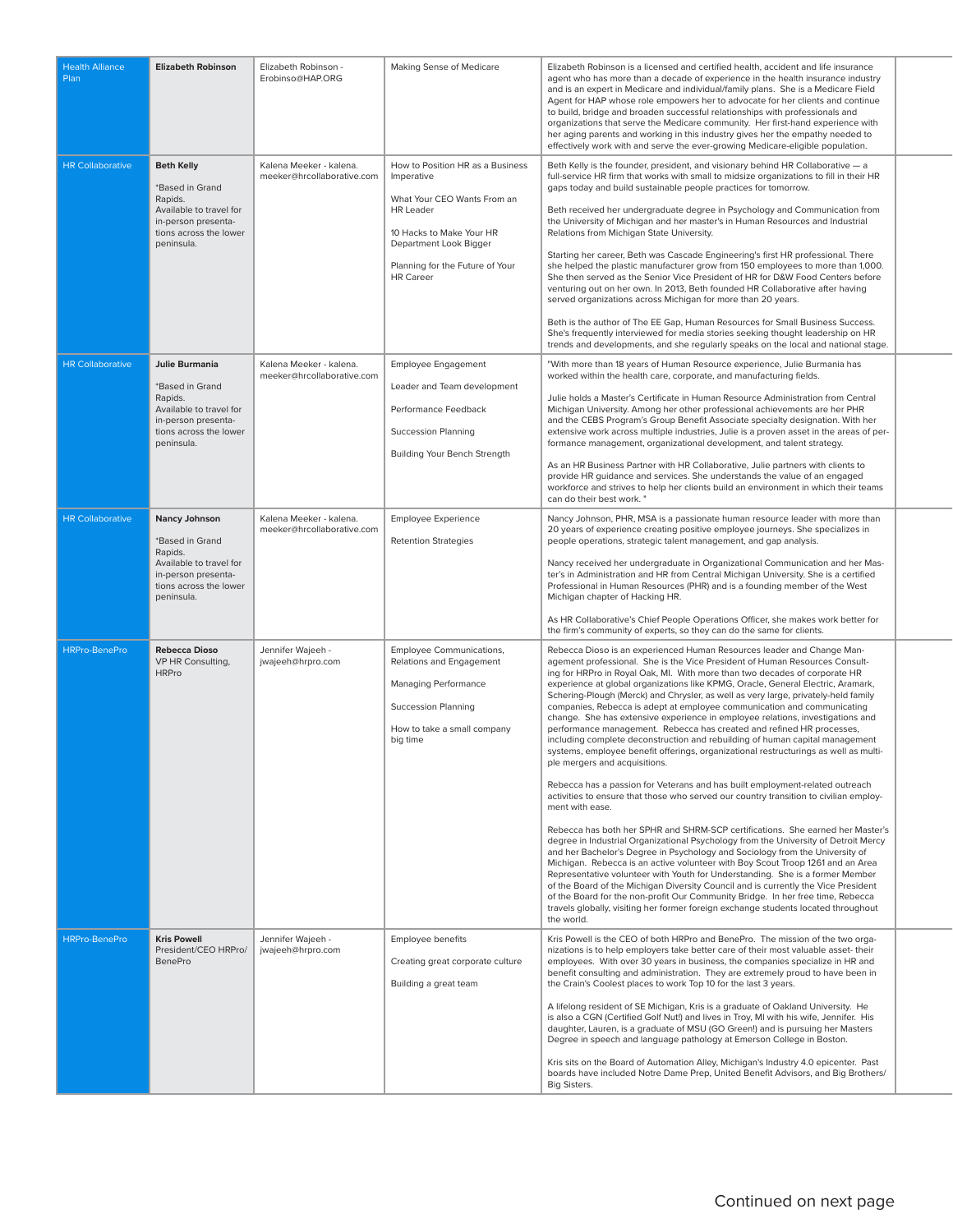| <b>Hylant</b>                        | <b>Marianne Farley</b>                                                                                     | Marianne Farley -<br>Marianne.Farley@Hylant.com    | Self-funding Basics<br>(Self-funding 101)<br>Self-funding - Beyond the Basics<br>(Self-funding 201)                                                                                                                                                                                                                                                                         | <b>Industry Experience</b><br>Marianne serves as a client executive in Hylant's Ann Arbor office in the employee<br>benefits department. She joined Hylant in 2015, after doing business with Hylant for<br>over 20 years. Marianne is responsible for building long-term strategic partnerships<br>with clients and provides highly valued consulting by leveraging a strong knowl-<br>edge of markets and ensuring compliance amid the vast changes in healthcare<br>legislation and regulations. She also provides guidance on wellness, alternative<br>funding and other emerging health plan trends.<br><b>Clients and Specialties</b><br>Marianne's career in employee benefits includes working for insurance carriers,<br>then TPA's, moving next into the consulting end of the business when she joined<br>Hylant. During the more than 30 years in the TPA world, she worked exclusively<br>with large, self-funded groups. This experience provided Marianne with an in-<br>depth knowledge of alternative funding, unique plan designs, data analytics and<br>experience managing health care costs, while balancing employee goodwill. Over<br>the years her clients have been of all sizes, funding types and industries, such as<br>non-profits, financial institutions, large manufacturing companies, many tier 1&2<br>auto suppliers, large retail firms, IT staffing firms, union and collectively bargained<br>groups, over a dozen hospital clients and several municipalities.<br><b>Industry Associations</b><br>Marianne teaches self-funded basic and advanced courses for colleagues, HR<br>professionals, employer groups and CFO's. She is also involved in MI SHRM and for<br>the last 5+ years has served as a Hylant sponsor representative, co-moderating a<br>CFO round-table group.<br>Community Involvement<br>Girl Scouts of Southeastern Michigan (GSSEM)<br>Board member<br>Chairperson, Board Development Committee<br>Cornerstone Schools in Detroit, Michigan<br>Mentor for students, 7+ years<br>Detroit Athletic Club<br>Board Chair, Woodbridge Society<br>Women's Bowling Chair, 2020-2022<br>Former involvement includes:<br>Big Brothers Big Sisters of Wayne County, Big Sister, 10+ years<br>Boy Scout Leader, Pack 50, Novi, Michigan, 7 years<br>St. James Catholic Church, Novi, Michigan, Religious Ed Instructor, 12 years |  |
|--------------------------------------|------------------------------------------------------------------------------------------------------------|----------------------------------------------------|-----------------------------------------------------------------------------------------------------------------------------------------------------------------------------------------------------------------------------------------------------------------------------------------------------------------------------------------------------------------------------|-----------------------------------------------------------------------------------------------------------------------------------------------------------------------------------------------------------------------------------------------------------------------------------------------------------------------------------------------------------------------------------------------------------------------------------------------------------------------------------------------------------------------------------------------------------------------------------------------------------------------------------------------------------------------------------------------------------------------------------------------------------------------------------------------------------------------------------------------------------------------------------------------------------------------------------------------------------------------------------------------------------------------------------------------------------------------------------------------------------------------------------------------------------------------------------------------------------------------------------------------------------------------------------------------------------------------------------------------------------------------------------------------------------------------------------------------------------------------------------------------------------------------------------------------------------------------------------------------------------------------------------------------------------------------------------------------------------------------------------------------------------------------------------------------------------------------------------------------------------------------------------------------------------------------------------------------------------------------------------------------------------------------------------------------------------------------------------------------------------------------------------------------------------------------------------------------------------------------------------------------------------------------------------------------------------------------------------------------------------------------------------|--|
| <b>Kestly</b><br>Development         | <b>Mike Kestly</b>                                                                                         | Mike Kestly -<br>mike@kestlydevelopment.<br>com    | Selection - Onboarding - Coaching<br>- Employee Development =<br>The Mixing Bowl of Retention<br>(presented at MI HR Day)<br>Developing a Leadership Mindset<br>with Personal Development<br>The Secret to Great Talent and<br>Teams with Everything DiSC<br>Making Every Hire Count: What<br>Really Matters to the C-Suite<br>How to Build High Performance<br>Sales Teams | Kestly Development helps SELECT, RETAIN and "DEVELOP" your people. Kestly<br>Development provides employee selection tools that are easy to set up and makes<br>the hiring job easier. They also do ""Supervisor Training"" programs that smooth out<br>the hiring process, improve Safety, build great teams, and increase retention.<br>In today's economy, organizations can increase profitability in a couple of ways.<br>First: You have to put the right people in a job that they enjoy, working for a boss<br>that motivates them, and in an organization that they work hard to help grow. Then,<br>an organization can either increase revenue, or reduce expenses to be more profit-<br>able We can help you to do both.<br>Mike Kestly has been doing this for 20-years, shortly after he got his MBA at EMU.                                                                                                                                                                                                                                                                                                                                                                                                                                                                                                                                                                                                                                                                                                                                                                                                                                                                                                                                                                                                                                                                                                                                                                                                                                                                                                                                                                                                                                                                                                                                                        |  |
| Lighthouse<br><b>Insurance Group</b> | <b>Stacey O'Keefe</b><br>Vice President & Joe<br>Biermacher, Account<br>Executive - Team Lead              | Alexis Holmes -<br>Aholmes@lighthousegroup.<br>com | Employee Time Away from Work<br>(Maternity Leave, Paternity Leave,<br>Infertility Leave, Adoption Leave,<br>EAP)                                                                                                                                                                                                                                                            | With over 24 years of employee benefit consulting experience in Eastern Michigan,<br>Stacey O'Keefe specializes in various funding arrangements for mid to large em-<br>ployers. Before joining Lighthouse, Stacey worked as a COO and Managing Partner<br>of a privately held insurance agency for 20 years as well as a Senior Associate of<br>a global consulting firm. In addition to working with her clients, Stacey serves as a<br>Companion Volunteer with Hospice of Michigan.                                                                                                                                                                                                                                                                                                                                                                                                                                                                                                                                                                                                                                                                                                                                                                                                                                                                                                                                                                                                                                                                                                                                                                                                                                                                                                                                                                                                                                                                                                                                                                                                                                                                                                                                                                                                                                                                                           |  |
| Lighthouse<br><b>Insurance Group</b> | <b>Shamus O'Keefe</b><br><b>Vice President</b>                                                             | Alexis Holmes -<br>Aholmes@lighthousegroup.<br>com | Plan Alternatives (Reference Based<br>Pricing, Captives, Plan Designs,<br>Value Based Drugs)                                                                                                                                                                                                                                                                                | Shamus O'Keefe brings over 26 years of employee benefit experience, including<br>over 15 years with some of the nations top carriers. He is an expert in ancillary<br>products and worksite and leave management. In addition to working with his Light-<br>house clients, Shamus volunteers regularly with Special Olympics Michigan.                                                                                                                                                                                                                                                                                                                                                                                                                                                                                                                                                                                                                                                                                                                                                                                                                                                                                                                                                                                                                                                                                                                                                                                                                                                                                                                                                                                                                                                                                                                                                                                                                                                                                                                                                                                                                                                                                                                                                                                                                                            |  |
| Lighthouse<br><b>Insurance Group</b> | <b>Eve Rogus</b><br>Senior Vice President<br>& Stacey Platz,<br>Account Executive -<br><b>Team Lead</b>    | Alexis Holmes -<br>Aholmes@lighthousegroup.<br>com | Employee Engagement (Workforce<br>Re-Engagement, Tools to Connect<br>Employees, Unified Messaging,<br>Changing Message from<br>Financial Report Out to Employee<br>Engagement/Impact)                                                                                                                                                                                       | Eve Rogus has over 30 years of employee benefits consulting experience, working<br>extensively with union and private employers. Her expertise includes reducing<br>employer costs through proper employee engagement. Eve is a member of the<br>National Association of Health Underwriters, West Michigan Association of Health<br>Underwriters, Rotary Club of Grand Rapids, and sits on the Board of Governors at<br>Van Andel Institute.                                                                                                                                                                                                                                                                                                                                                                                                                                                                                                                                                                                                                                                                                                                                                                                                                                                                                                                                                                                                                                                                                                                                                                                                                                                                                                                                                                                                                                                                                                                                                                                                                                                                                                                                                                                                                                                                                                                                     |  |
| Lighthouse<br><b>Insurance Group</b> | <b>Zach Haan</b><br>Senior Account Exec-<br>utive & Anne-Marie<br>Reid, Account Execu-<br>tive - Team Lead | Alexis Holmes -<br>Aholmes@lighthousegroup.<br>com | Voluntary/Additional Benefits<br>(Pet Insurance, Student Loan<br>Forgiveness, Patient Advocacy<br>Models, BTA, Legal, Fertility<br>Treatment, EAP)                                                                                                                                                                                                                          | With over 15 years of employee benefits consulting experience, Zach Haan is a<br>Senior Account Executive at Lighthouse, an Alera Group Company. He is a member<br>of the West Michigan Association of Health Underwriters, former Agent Advisory<br>Member for Priority Health, and serves as the Treasurer of the Group Health Trust<br>Board of Associated Builders and Contractors. Zach is designated as a Licensed<br>Insurance Counselor.                                                                                                                                                                                                                                                                                                                                                                                                                                                                                                                                                                                                                                                                                                                                                                                                                                                                                                                                                                                                                                                                                                                                                                                                                                                                                                                                                                                                                                                                                                                                                                                                                                                                                                                                                                                                                                                                                                                                  |  |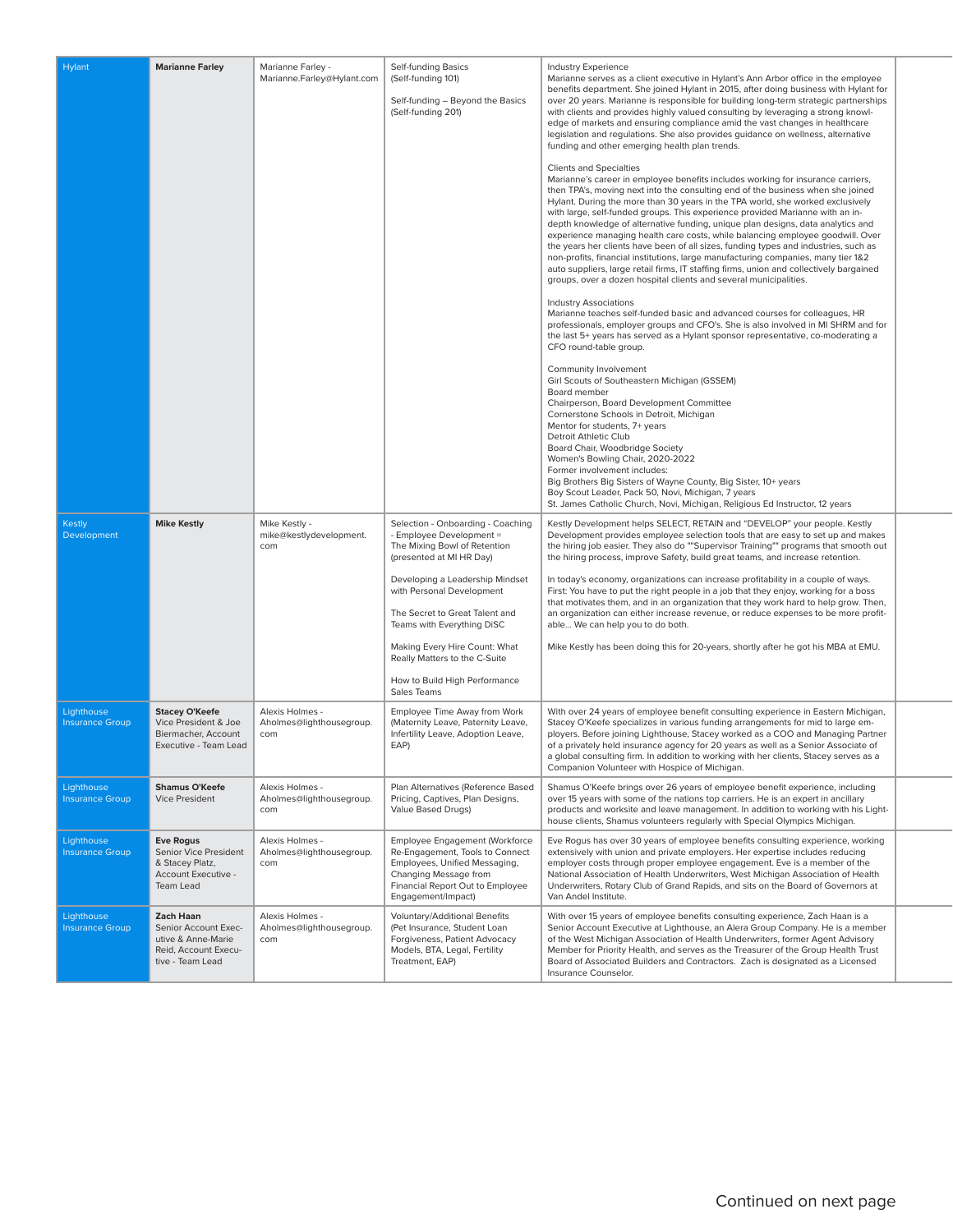| Lighthouse<br><b>Insurance Group</b> | Glen Van De Venter<br>Senior Vice President<br>& Jessica Proctor,<br>Senior Financial<br>Analyst | Alexis Holmes -<br>Aholmes@lighthousegroup.<br>com | Managing Plan Costs (HCC, Drugs,<br>Transparency Tools, Data Analytics)                                                  | Glen Van De Venter, Senior Vice President, has over 26 years of experience con-<br>sulting on mid to large employer's benefits plans. Glen has extensive experience<br>working with public and private employer benefit plans, as well as union benefit<br>plans. He holds a Bachelor's in Human Resource Management and is a member of<br>the National Association of Health Underwriters and West Michigan Association of<br>Health Underwriters.                                                                                                                                                                                                                                                                                                                                                                                                                                                                                                                                                                                                                                                                                                                                                                                                                                                                                                                                                                                                                                                                                                                                                                                                                                                                                                                |
|--------------------------------------|--------------------------------------------------------------------------------------------------|----------------------------------------------------|--------------------------------------------------------------------------------------------------------------------------|--------------------------------------------------------------------------------------------------------------------------------------------------------------------------------------------------------------------------------------------------------------------------------------------------------------------------------------------------------------------------------------------------------------------------------------------------------------------------------------------------------------------------------------------------------------------------------------------------------------------------------------------------------------------------------------------------------------------------------------------------------------------------------------------------------------------------------------------------------------------------------------------------------------------------------------------------------------------------------------------------------------------------------------------------------------------------------------------------------------------------------------------------------------------------------------------------------------------------------------------------------------------------------------------------------------------------------------------------------------------------------------------------------------------------------------------------------------------------------------------------------------------------------------------------------------------------------------------------------------------------------------------------------------------------------------------------------------------------------------------------------------------|
| Lighthouse<br><b>Insurance Group</b> | <b>Jason Nickel</b><br>Senior Vice President<br>& Katherine Johnson,<br><b>Account Executive</b> | Alexis Holmes -<br>Aholmes@lighthousegroup.<br>com | Well-Being (Physical, Emotional,<br>Financial & Social)                                                                  | Jason Nickel, Senior Vice President at Lighthouse, has over 20 years of employee<br>benefits consulting experience. Jason's expertise includes well-being program<br>development and the importance of employees' holistic health (financial, social,<br>mental, and physical). Jason holds a Bachelor's of Business Administration and<br>is a member of the National Association of Health Underwriters, West Michigan<br>Association of Health Underwriters, and the Agent Advisory Council for Blue Cross<br>Blue Shield of Michigan.                                                                                                                                                                                                                                                                                                                                                                                                                                                                                                                                                                                                                                                                                                                                                                                                                                                                                                                                                                                                                                                                                                                                                                                                                          |
| Lockton<br><b>Companies</b>          | <b>Eric Hollenbach</b>                                                                           | Eric Hollenbach -<br>ehollenbach@lockton.com       | <b>Employee Benefits</b><br><b>Benefits Administration</b><br>Payroll Services<br>Human Resources Information<br>Systems | As a Project Manager at Lockton, Eric engages with clients and prospects looking<br>to improve their business by aligning their objectives with HR technology. Whether<br>the client wants to evaluate its current technology or implement new technology,<br>Eric works with the client to ensure it receives the greatest benefit. As a strategic<br>partner, Eric works closely with an organization's HR managers and C-suite through-<br>out the discovery process, RFI and RFP processes, contract negotiations, and<br>implementation. Beyond implementation oversight, Eric is meticulous in confirming<br>service agreements are realized and utilization is effective.<br>Eric is skilled in project management and excels in negotiations and strategic think-<br>ing. He is a subject matter expert in employee benefits, benefits administration,<br>payroll services, and human resources information systems (HRIS).                                                                                                                                                                                                                                                                                                                                                                                                                                                                                                                                                                                                                                                                                                                                                                                                                                |
| Lockton<br>Companies                 | <b>Kelly Reed</b>                                                                                | Kelly Reed -<br>kmreed@lockton.com"                | Talent<br>Culture<br><b>Organization Effectiveness</b>                                                                   | Kelly leads the Talent and Culture service line at Lockton. This practice helps<br>organizations worldwide improve their talent, culture and business outcomes using<br>people data and work science. She also leads the People X Institute at Lockton,<br>which focuses on advancing workplace practices at the community level by foster-<br>ing mutual learning and growth among HR and business leaders.<br>Prior to joining Lockton, Kelly spent more than a decade with a boutique manage-<br>ment consulting firm in a variety of roles, ultimately as Vice President and Market<br>Leader.<br>Kelly serves in various leadership roles for charitable organizations and industry<br>associations in the community. She also presents at conferences and events nation-<br>wide on topics related to talent, culture and organization effectiveness. Outside of<br>work, she enjoys spending time with her husband and two daughters and seeing as<br>much of the world as possible through travel.<br>Kelly is a licensed psychologist in Missouri.                                                                                                                                                                                                                                                                                                                                                                                                                                                                                                                                                                                                                                                                                                        |
| Lockton<br>Companies                 | <b>Scott Behrens</b>                                                                             | Scott Behrens -<br>sbehrens@lockton.com            | <b>Employee Benefit Compliance</b><br><b>Government Relations</b>                                                        | Scott brings more than nine years of legal experience to his current position as<br>a senior ERISA attorney. He has extensive expertise in compliance with ERISA<br>and other employee benefit laws, including health reform. Scott also has critical<br>experience in public policy and politics, having worked for a former chairman of the<br>Committee on the Budget for the US House of Representatives.<br>Prior to joining Lockton, Scott worked as an employee benefits and executive com-<br>pensation associate at an AmLaw 100 law firm and was able to hone his skills work-<br>ing with some of the top attorneys in the nation. Scott's previous experience has<br>given him an intimate understanding of ERISA, HIPAA, COBRA, relevant sections of<br>the Tax Code and PHSA, and other laws such as FMLA and USERRA.<br>Scott is a frequent speaker and author on employee benefits and political matters.<br>Scott received his bachelor's degree in politics from Drake University, where he<br>founded the Delta Theta Phi Undergraduate Pre-Law Fraternity, and was a member<br>of Phi Gama Delta (FIJI). He also received his law degree from Drake University,<br>where he graduated with Highest Honors, Order of the Coif. Additionally, he was<br>a member of Delta Theta Phi International Law Fraternity and the Drake University<br>Law Review. Scott joined Lockton in 2014.                                                                                                                                                                                                                                                                                                                                                           |
| Lockton<br>Companies                 | <b>Ed Fensholt</b>                                                                               | Ed Fensholt -<br>efensholt@lockton.com             | <b>Employee Benefits Compliance</b><br><b>ERISA Law Expert</b>                                                           | Ed has more than 35 years of experience as an attorney and more than 30 years<br>concentrating in the area of ERISA and other aspects of employee benefits law. He<br>has extensive experience regarding compliance issues under the Affordable Care<br>Act, the tax code and ERISA with respect to health and other fringe benefit plans;<br>employee benefits issues in mergers and acquisitions; multiple employer welfare<br>arrangements; and a variety of other employee benefits-related matters.<br>Prior to joining Lockton, Ed established and led the ERISA compliance practice at<br>Palmer & Cay and was a Managing Principal with DeFrain Mayer, an employee ben-<br>efits consulting firm in Overland Park, Kansas. From 1988 to 1998, Ed practiced law<br>with the employee benefits group of Spencer Fane Britt & Browne, a large Kansas<br>City law firm. Ed became a partner in the firm in 1996.<br>Ed received his bachelor's degree in journalism from the University of Kansas,<br>earning membership in the Kappa Tau Alpha (journalism) and Phi Alpha Theta (his-<br>tory) academic honor societies. He received his law degree from the University of<br>Kansas School of Law, earning membership in the Order of the Coif and the Honor<br>Society of Phi Kappa Phi. He served in the U.S. Army's Judge Advocate General's<br>Corps as a trial attorney and administrative law specialist with the 101st Airborne<br>Division from 1984 to 1988 and with the 1st Infantry Division during the 1991 Persian<br>Gulf War.<br>Ed is a member of various bar associations, a frequent lecturer and author on<br>employee benefits matters, and creator and co-host of Lockton's award-winning<br>podcast series, ERISA Is a Friend of Mine. |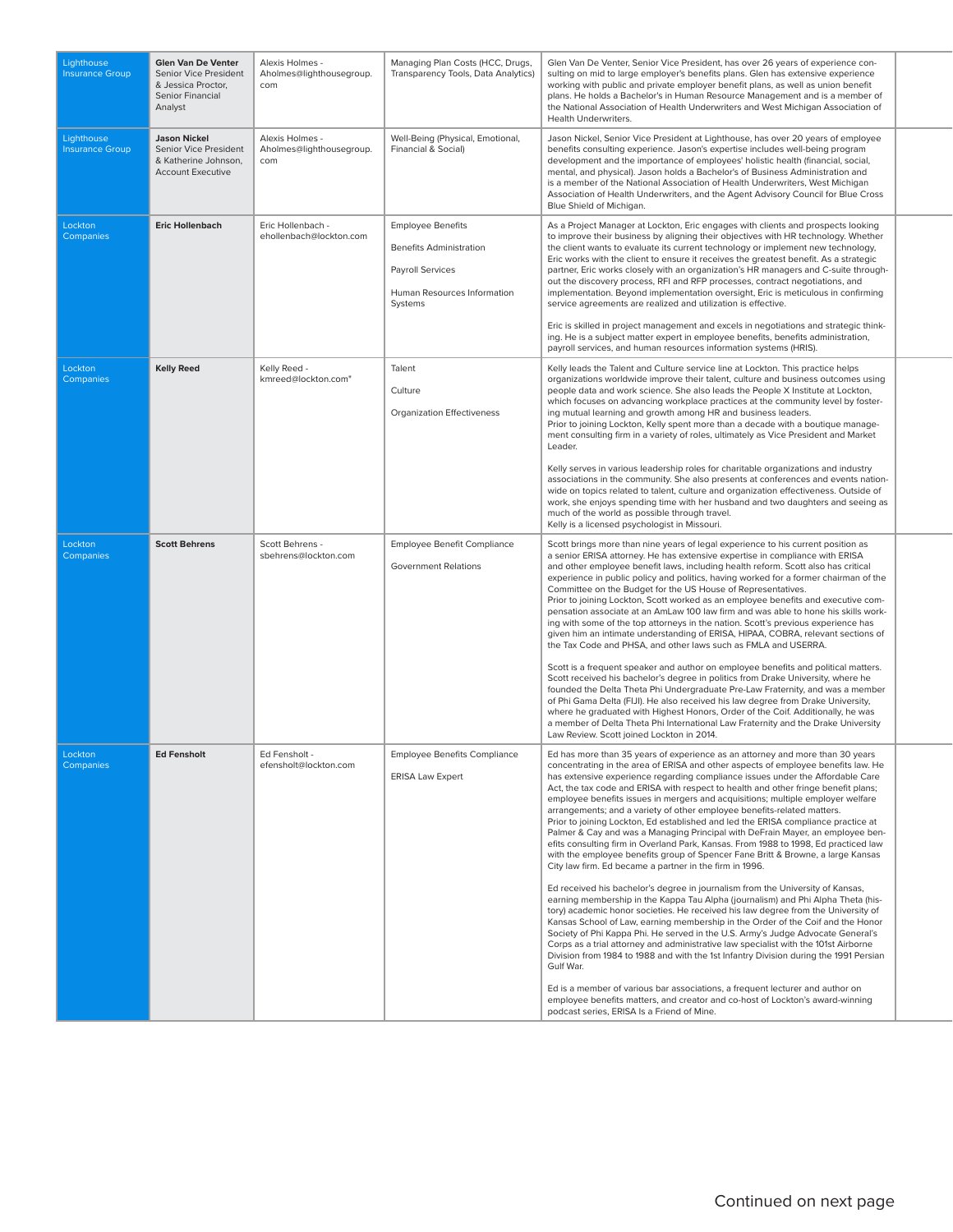| Lockton<br>Companies        | Paula Day                                                                     | Paula Day -<br>pday@lockton.com          | <b>HR Compliance</b>                                                                                                                                                     | Paula has nearly 30 years of experience as an attorney with more than 20 years<br>devoted to the area of labor and employment. She has extensive experience in ad-<br>vising employers on human resource compliance issues, including the application<br>of Title VII, ADA, FMLA, other paid leave laws, EEO compliance training, and guiding<br>management through complex cases of discipline or employment termination.<br>Paula's extensive background in employment law provides her with a skill set<br>to help employers ensure compliance with the various federal, state and local<br>employment laws and position employers to be able to vigorously defend claims<br>should they arise.<br>Prior to joining Lockton, Paula served as Senior Counsel, Labor & Employment, at<br>YRC Worldwide, a holding company for multiple large trucking companies which<br>provide a comprehensive transportation network throughout North America. At<br>YRCW, Paula provided advice to all areas of the organization, including Human<br>Resources, Safety, Labor, Operations and Payroll, oversaw employment litigation<br>and charges, and advised senior management of matters involving substantial legal<br>exposure.<br>For more than 15 years prior to her stint at YRCW, Paula was in private practice,<br>focusing on employment law and defending and advising employers. She most re-<br>cently was a Partner and Of Counsel at Bioff Finucane Coffey Holland & Day, which<br>merged in 2005 with the national labor and employment law firm Fisher & Phillips.<br>Paula received her bachelor's degree in business administration from the University<br>of Kansas and her law degree from the University of Missouri-Kansas City School of<br>Law. She is also a trained mediator. |  |
|-----------------------------|-------------------------------------------------------------------------------|------------------------------------------|--------------------------------------------------------------------------------------------------------------------------------------------------------------------------|--------------------------------------------------------------------------------------------------------------------------------------------------------------------------------------------------------------------------------------------------------------------------------------------------------------------------------------------------------------------------------------------------------------------------------------------------------------------------------------------------------------------------------------------------------------------------------------------------------------------------------------------------------------------------------------------------------------------------------------------------------------------------------------------------------------------------------------------------------------------------------------------------------------------------------------------------------------------------------------------------------------------------------------------------------------------------------------------------------------------------------------------------------------------------------------------------------------------------------------------------------------------------------------------------------------------------------------------------------------------------------------------------------------------------------------------------------------------------------------------------------------------------------------------------------------------------------------------------------------------------------------------------------------------------------------------------------------------------------------------------------------------------------------------------|--|
| Lockton<br>Companies        | <b>Elaine Coffman</b>                                                         | Elaine Coffman -<br>ecoffman@lockton.com | Innovative Solutions - Priorities<br>and Budgets, Integrated Benefits,<br>and P&C Strategies                                                                             | With more than 30 years' experience leading clients and teams, and delivering<br>exceptional results, Elaine joined Lockton to bring an independent, privately held<br>firm with global resources to the Michigan market. She chose Lockton because of<br>the culture, which combines high-performing people with best-in-class resources,<br>balanced client assignments, the curiosity to always improve and the humbleness<br>that creates a great service organization. Elaine specializes in innovative solutions<br>that align with an organization's human capital priorities and budgets, bringing<br>integrated benefits and P&C strategies that support all levels of an organization.                                                                                                                                                                                                                                                                                                                                                                                                                                                                                                                                                                                                                                                                                                                                                                                                                                                                                                                                                                                                                                                                                                 |  |
| Lockton<br>Companies        | <b>Jaime Kinzer</b>                                                           | Jaime Kinzer -<br>jkinzer@lockton.com"   | <b>Employee Benefits</b><br>Communications                                                                                                                               | Jaime is responsible for guiding the strategic initiatives for clients. She and her<br>team partner with clients to identify and understand their business and talent man-<br>agement goals and then help customize solutions that align their benefits strategy<br>with these goals.<br>Jaime maintains up-to-date knowledge on market trends and has a passion for<br>leveraging technology and communications to drive employee understanding and<br>engagement of client benefit offerings. She has extensive experience in project<br>management, best-fit vendor selection and implementation, multiyear strategy<br>development and execution, and wellbeing program creation and management that<br>aligns with organizational cultural objectives. When needed, Jaime assists her team<br>with escalated claims or service issues and complex compliance concerns.<br>Early in her career, Jaime worked as an HR practitioner for more than six years<br>in both the for-profit and nonprofit sectors. She is a valued and trusted business<br>partner to all she serves.                                                                                                                                                                                                                                                                                                                                                                                                                                                                                                                                                                                                                                                                                                               |  |
| Lockton<br>Companies        | <b>Kevin Jones</b>                                                            | Kevin Jones -<br>kjones@lockton.com      | <b>Benefits Strategies</b><br><b>Financial Tools</b><br>Data Analysis                                                                                                    | A benefits industry veteran, Kevin leads development of client strategy and works<br>with teams to build innovative solutions. With a deep background in problem solv-<br>ing, Kevin prides himself on driving the maximum efficiency per benefit dollar spent.<br>He has been involved in deep-dive analytics for many years including projections,<br>benchmarking, vendor review and contract negotiations. In short, Kevin works<br>closely with clients to simplify and drive positive change in a complex world.                                                                                                                                                                                                                                                                                                                                                                                                                                                                                                                                                                                                                                                                                                                                                                                                                                                                                                                                                                                                                                                                                                                                                                                                                                                                           |  |
| Lockton<br><b>Companies</b> | <b>John Price</b>                                                             | John Price -<br>iprice@lockton.com       | <b>Employee Benefits</b>                                                                                                                                                 | John has 17 years of experience working in human resources and health and<br>benefits consulting. He is an experienced business advisor with an extensive back-<br>ground in employee benefits. John joined Lockton in 2020 as part of their Michigan<br>expansion team as a health, benefits and risk management consultant. He was<br>drawn to Lockton's entrepreneurial culture, which he believes positions the orga-<br>nization to best provide outstanding service to clients. John believes healthcare is<br>one of the most pressing issues of our time. He uses the core tenants of communi-<br>cation, transparency, and understanding through questioning and listening, to quide<br>best-in-class delivery of an organization's human capital objectives. Using data to<br>analyze the cost of risk, implement strategies and predict future cost, John partners<br>with clients to design total rewards programs that meet an organization's goals.<br>Prior to joining Lockton, John worked at Marsh and McLennan Agency-Michigan<br>(formerly McGraw Wentworth) as Director of Practice Development. In that role<br>he consulted with a wide variety of clients from professional service firms to<br>manufacturers to real estate investment trusts. Prior to joining MMA, John worked<br>in the legal department at Trinity Health and in human resources at Sensors, Inc., a<br>Michigan high-tech manufacturer.                                                                                                                                                                                                                                                                                                                                                             |  |
| Marsh & McLennan<br>Agency  | <b>Susan Morgan Bailey</b><br>MS, CIC <sup>®</sup> , SHRM-SCP,<br><b>SPHR</b> | Kathryn McRae -<br>kmacrae@mma-mi.com    | Building Energy For Your Mission:<br>Thrive Habits For Purpose-Driven<br>Leaders<br>No One Size Fits All: Incorporating<br>DE&I Thinking Into Your Wellbeing<br>Strategy | Susan Morgan Bailey is a high energy leader with more than 20 years of experience<br>in health, benefits and education settings. In her role as Senior Vice President,<br>Culture & Wellbeing Practice Leader at Marsh & McLennan Agency, she calls upon<br>her experience to help organizations build supportive cultures that empower indi-<br>viduals to live healthy, engaged lives. Prior to joining MMA, Susan consulted on and<br>led wellbeing initiatives in a variety of settings from manufacturing to healthcare.<br>Susan is SHRM-SCP and SPHR certified with a BS in Education and a MS in Health<br>Promotion. Recognized for her passion and enthusiasm, she is on a mission to<br>help others find their own high energy, good health and passion for life! In pursuing<br>this mission, Susan enjoys speaking to a variety of audiences and venues, as well<br>as hosts a podcast series.                                                                                                                                                                                                                                                                                                                                                                                                                                                                                                                                                                                                                                                                                                                                                                                                                                                                                      |  |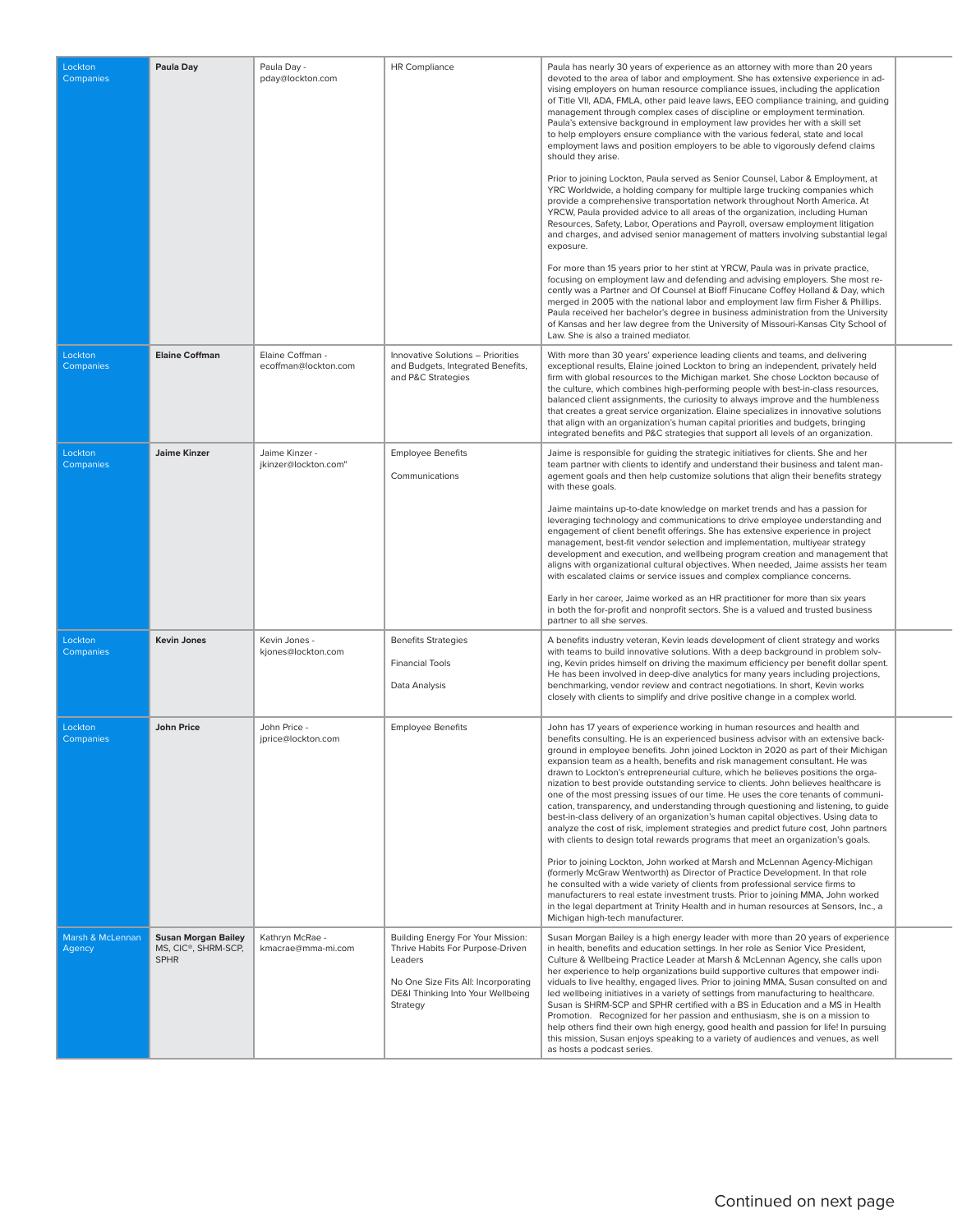| Marsh & McLennan<br>Agency | <b>Gary Abernathy</b><br>MBA, CDP                                                                        | Kathryn McRae -<br>kmacrae@mma-mi.com                           | No One Size Fits All: Incorporating<br>DE&I Thinking Into Your Wellbeing<br>Strategy                                                                                                                                                                                                                                                                                        | Gary has over seventeen years in the employee development and training industry,<br>with a proven track record of partnering with employers and human resources<br>professionals, looking to understand their business and human capital goals in<br>order to develop prescriptive solutions. Gary is a member of MMA's national DE&I<br>team, charged with setting the direction of MMA's DE&I initiatives including talent<br>recruitment, awareness, and training. In addition, he leads Michigan's DE&I practice,<br>designed to help organizations maximize their investment. Gary strategically part-<br>ners with clients in order to help them establish or grow their DE&I plan, providing<br>consulting as well as training for our clients. In 2019, Gary was named Corp! Maga-<br>zine's 2019, Diversity Business Leader of the Year. |  |
|----------------------------|----------------------------------------------------------------------------------------------------------|-----------------------------------------------------------------|-----------------------------------------------------------------------------------------------------------------------------------------------------------------------------------------------------------------------------------------------------------------------------------------------------------------------------------------------------------------------------|---------------------------------------------------------------------------------------------------------------------------------------------------------------------------------------------------------------------------------------------------------------------------------------------------------------------------------------------------------------------------------------------------------------------------------------------------------------------------------------------------------------------------------------------------------------------------------------------------------------------------------------------------------------------------------------------------------------------------------------------------------------------------------------------------------------------------------------------------|--|
| <b>Priority Health</b>     | <b>David Quinn</b><br>Director of Sales &<br>Client Services, West<br>Region - Priority<br>Health        | Kristine Pacelli -<br>Kristine.Pacelli@priority-<br>health.com  | Understanding health insurance -<br>specifically understanding HSAs,<br>understanding self-funding (ASO)<br>Member experience - member<br>programs/tools: transparency<br>(cost-estimator) and technologies<br>(virtual-care)<br>Wellness/Wellbeing - wellness                                                                                                              | Dave leads sales and client services in the West region for Priority Health and has<br>been a key contributor in driving strategic market development since he joined<br>the company in 2002. Having served over 25 years in the insurance industry, he's<br>credential as a licensed health and life insurance agent, is a registered health<br>underwriter and has conducted seminars and training for thousands of agents and<br>employers on behalf of the company.                                                                                                                                                                                                                                                                                                                                                                           |  |
|                            |                                                                                                          |                                                                 | plans (Wellbeing Hub), workplace<br>wellness initiatives and trends in<br>nutrition and physical fitness                                                                                                                                                                                                                                                                    |                                                                                                                                                                                                                                                                                                                                                                                                                                                                                                                                                                                                                                                                                                                                                                                                                                                   |  |
| <b>Priority Health</b>     | <b>Molly McCoy</b><br>Director of Sales<br>& Client Services,<br>East Region - Priority<br>Health        | Kristine Pacelli -<br>Kristine.Pacelli@priority-<br>health.com  | Understanding health insurance -<br>specifically understanding HSAs,<br>understanding self-funding (ASO)<br>Member experience - member<br>programs/tools: transparency<br>(cost-estimator) and technologies<br>(virtual-care)<br>Wellness/Wellbeing - wellness<br>plans (Wellbeing Hub), workplace<br>wellness initiatives and trends in<br>nutrition and physical fitness  | Molly manages the sales, key accounts and client services teams in Priority Health's<br>Eastern region, leading operational excellence and service of the group commercial<br>market. Having spent her entire career in the group insurance industry, she con-<br>tinues to drive growth in SE Michigan. She's currently the board treasurer for the<br>Women's Life Insurance Society and is a proponent of mental health and wellness.                                                                                                                                                                                                                                                                                                                                                                                                          |  |
| <b>Priority Health</b>     | Jen Seman<br>Director of Sales<br>and Client Services,<br>North Region - Priority<br>Health              | Kristine Pacelli -<br>Kristine.Pacelli@priority-<br>health.com  | Understanding health insurance -<br>specifically understanding HSAs,<br>understanding self-funding (ASO)<br>Member experience - member<br>programs/tools: transparency<br>(cost-estimator) and technologies<br>(virtual-care)<br>Wellness/Wellbeing - wellness<br>plans (Wellbeing Hub), workplace<br>wellness initiatives and trends in<br>nutrition and physical fitness  | Jen leads our Northern Michigan region and is responsible for a cross-functional<br>team that handles new business, client retention, key account management and<br>wellness. Jen joined Priority Health in 2015 and has over 15 years of industry<br>experience.                                                                                                                                                                                                                                                                                                                                                                                                                                                                                                                                                                                 |  |
| <b>Priority Health</b>     | <b>Jeff Hoerle</b><br>Director of Sales &<br>Client Services, South-<br>west Region - Priority<br>Health | Kristine Pacelli -<br>Kristine.Pacelli@priority-<br>health.com  | Understanding health insurance -<br>specifically understanding HSAs,<br>understanding self-funding (ASO)<br>Member experience - member<br>programs/tools: transparency<br>(cost-estimator) and technologies<br>(virtual-care)<br>Wellness/Wellbeing - wellness<br>plans (Wellbeing Hub), workplace<br>wellness initiatives and trends in<br>nutrition and physical fitness  | Jeff leads sales and client services in the Southwest region, driving market growth<br>and expanding employee benefit solutions. With more than 27 years of experience<br>at Priority Health, Jeff has been instrumental in helping the organization grow in a<br>variety of ways, from leadership in new business sales and client services, to labor<br>management and executive regional leadership.                                                                                                                                                                                                                                                                                                                                                                                                                                           |  |
| <b>Priority Health</b>     | <b>Shauna Erard</b><br>Director of Key<br><b>Accounts - Priority</b><br>Health                           | Kristine Pacelli -<br>Kristine.Pacelli@priority-<br>health.com" | "Understanding health insurance<br>- specifically understanding HSAs,<br>understanding self-funding (ASO)<br>Member experience - member<br>programs/tools: transparency<br>(cost-estimator) and technologies<br>(virtual-care)<br>Wellness/Wellbeing - wellness<br>plans (Wellbeing Hub), workplace<br>wellness initiatives and trends in<br>nutrition and physical fitness | As the Director of Key Accounts, Shauna supports the key accounts team by<br>managing strategy and resources, enabling the team to provide excellent service<br>to Priority Health's key clients. With over 20 years of experience in consulting,<br>underwriting and sales, she's well-versed in managing the complexities of large,<br>self-funded plans.                                                                                                                                                                                                                                                                                                                                                                                                                                                                                       |  |
| <b>Priority Health</b>     | <b>Taya Schick</b><br>Director, Small<br><b>Business - Priority</b><br>Health                            | Kristine Pacelli -<br>Kristine.Pacelli@priority-<br>health.com  | Understanding health insurance -<br>specifically understanding HSAs,<br>understanding self-funding (ASO)<br>Member experience - member<br>programs/tools: transparency<br>(cost-estimator) and technologies<br>(virtual-care)<br>Wellness/Wellbeing - wellness<br>plans (Wellbeing Hub), workplace<br>wellness initiatives and trends in<br>nutrition and physical fitness  | Taya leads the statewide growth and retention for small business employer groups,<br>as well as small business sales and market development in order to create a better<br>health care experience for small groups across Michigan. She oversees a team<br>of internal and external sales representatives who have grown the small business<br>segment for Priority Health.                                                                                                                                                                                                                                                                                                                                                                                                                                                                       |  |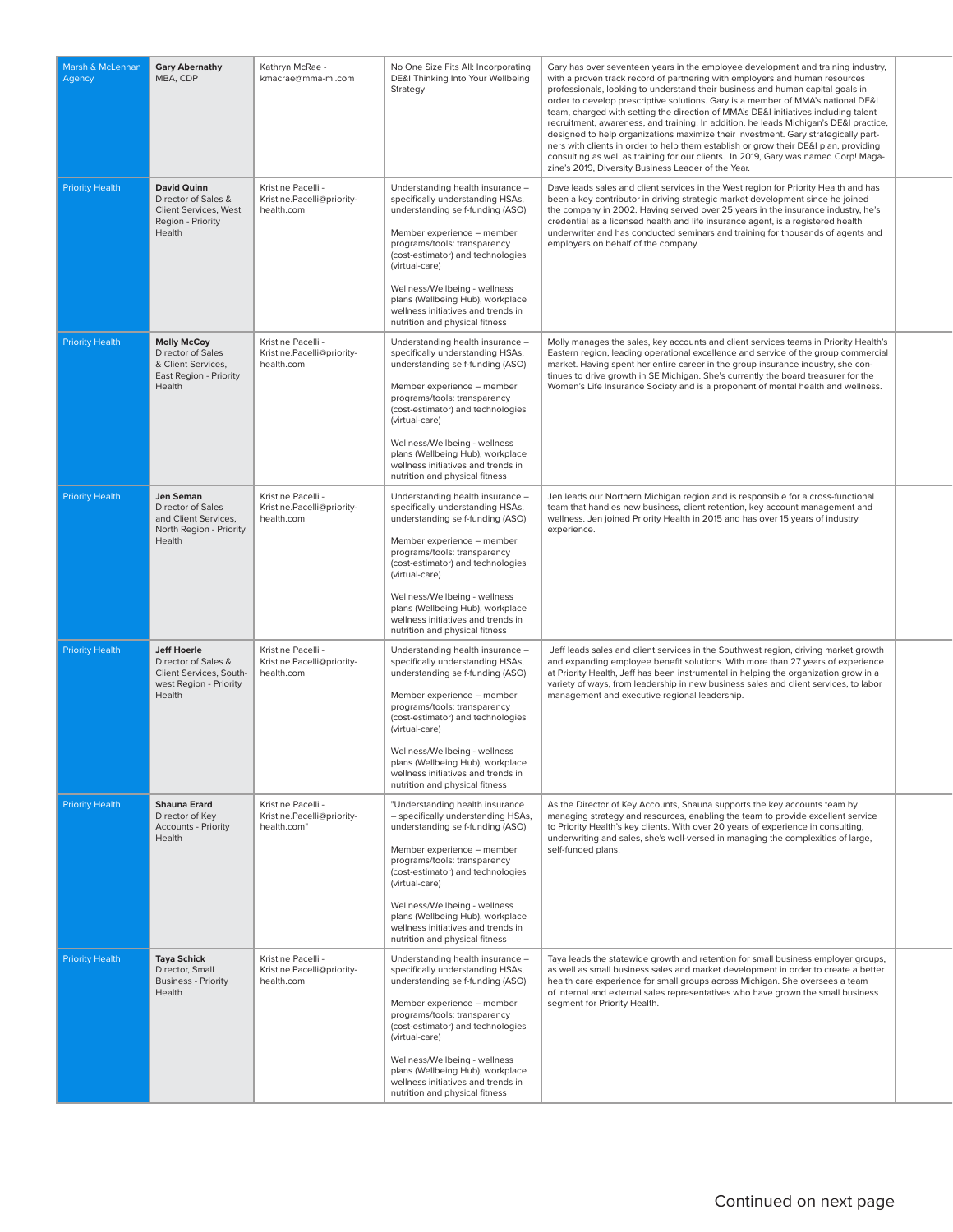| Qualigence<br>International                                         | <b>Steve Lowisz</b>   | Jennifer Reisig -<br>jreisig@qualigence.com    | Interviewing<br>Recruiting<br>People Analytics<br>Leadership Development<br><b>Emerging Leaders</b>                                                                                                      | Steve Lowisz is an authority on all things talent, personal development, and busi-<br>ness leadership. With experience consulting start-ups, equity-backed, and Fortune<br>500 companies around the world, you can count on Steve for expert insights and<br>actionable advice. Best known as the founder and CEO of Qualigence International,<br>Steve is a successful five-time entrepreneur with over two decades of practical<br>business experience.<br>With a unique and unconventional delivery style, Steve understands how to<br>connect with everyone from executives and entrepreneurs to human resources and<br>recruiters. As a result, companies including Cisco Systems, Starbucks, Whirlpool,<br>Coca-Cola, Miller, Walgreen's and many others have engaged Steve as a speaker to<br>educate, inspire, and uncover the true potential within their teams.                                                                                                                                                                                                                                               |  |
|---------------------------------------------------------------------|-----------------------|------------------------------------------------|----------------------------------------------------------------------------------------------------------------------------------------------------------------------------------------------------------|-------------------------------------------------------------------------------------------------------------------------------------------------------------------------------------------------------------------------------------------------------------------------------------------------------------------------------------------------------------------------------------------------------------------------------------------------------------------------------------------------------------------------------------------------------------------------------------------------------------------------------------------------------------------------------------------------------------------------------------------------------------------------------------------------------------------------------------------------------------------------------------------------------------------------------------------------------------------------------------------------------------------------------------------------------------------------------------------------------------------------|--|
| <b>Sandler Training by</b><br>Gerry Weinberg &<br><b>Associates</b> | <b>Gerry Weinberg</b> | Gerry Weinberg -<br>gerry.weinberg@sandler.com | "Hiring/Interviewing/Onboarding<br>Sales<br>Prospecting<br>Leadership/Management<br><b>Effective Communication</b><br>Dealing with Difficult People<br>Running effective virtual meetings/<br>trainings" | "Gerry is one of the fortunate people who actually discovered and made his way to<br>his true niche in life. He found that niche to be in sales training, and his dedication<br>to the Sandler Sales System is unparalleled.<br>Never satisfied with things that just stay the same, he has an incredible passion for<br>growth. His commitment to helping his clients improve results is never-ending, but<br>he does admit to some frustration if he observes that he is more committed to his<br>client's growth than the client themselves.<br>Gerry Weinberg has been called dynamic as well as an over-achiever and exhibits<br>a mental toughness that has yielded over 35 years of success in sales, sales man-<br>agement and business development. Gerry has found that by focusing on buyers<br>and seller's attitudes and behaviors, not just techniques, Gerry's clients are able<br>to achieve superior selling results. His track record speaks for itself, as Gerry has<br>helped hundreds of executives, managers and sales professionals' triumph over the<br>challenges that inhibit their success." |  |
| Sandler Training by<br>Gerry Weinberg &<br><b>Associates</b>        | <b>Alana Nicol</b>    | Alana Nicol -<br>alana.nicol@sandler.com       | "Hiring/Interviewing/Onboarding<br>Sales<br>Prospecting<br>Leadership/Management<br><b>Effective Communication</b><br>Dealing with Difficult People<br>Running effective virtual meetings/<br>trainings" | "Alana is a sales and business development expert with extensive, diversified<br>global sales experience. Alana is a results-driven professional, skilled at growing<br>businesses, developing winning sales leadership strategies and customer care best<br>practices.<br>Alana began her career working for a leading global consumer products company,<br>SC Johnson & Sons, as Team Leader/Packaging Engineer in research and develop-<br>ment. She executed several new product launches and cost saving initiatives.<br>Known for her insight in the area of streamlining success, Alana joined Gerry Wein-<br>berg & Associates more than 11 years ago.<br>Alana helps clients increase productivity and profit by developing high performance<br>behaviors, winning attitudes and superior sales and management techniques. Alana<br>is a dynamic speaker and trainer who is never satisfied with status quo for herself<br>or her clients."                                                                                                                                                                    |  |
| <b>Sandler Training by</b><br>Gerry Weinberg &<br><b>Associates</b> | <b>Matt Stephens</b>  | Matt Stephens -<br>matt.stephens@sandler.com   | "Hiring/Interviewing/Onboarding<br>Sales<br>Prospecting<br>Leadership/Management<br><b>Effective Communication</b><br>Dealing with Difficult People<br>Running effective virtual meetings/<br>trainings" | "Matt has been actively involved with Sandler Training since 2002. During his ca-<br>reer, he has relied on his Sandler training to not only be a consistent top producer<br>but also to be a coach and mentor for many of his colleagues over the years.<br>As a Sandler associate, he has helped a number of his companies develop a<br>process for hiring salespeople and obtain more qualified prospects/ opportunities<br>in a very short period of time.<br>His success is attributed to his loyal service at a level at which his clients consider<br>him a trusted and valued partner."                                                                                                                                                                                                                                                                                                                                                                                                                                                                                                                         |  |
| <b>Sandler Training by</b><br>Gerry Weinberg &<br><b>Associates</b> | Greg Coyne            | Greg Coyne -<br>greg.coyne@sandler.com         | "Hiring/Interviewing/Onboarding<br>Sales<br>Prospecting<br>Leadership/Management<br><b>Effective Communication</b><br>Dealing with Difficult People<br>Running effective virtual meetings/<br>trainings" | "Greg has been actively involved with Southfield-based Gerry Weinberg & Asso-<br>ciates-Sandler Training since 2009. He has an additional 10+ years of success in<br>Leadership, Management & Business Development.<br>He has helped a wide variety of companies whose presidents and other leaders<br>were worried that their companies were not getting them the results they wanted.<br>They were frustrated with themselves that they were not able to lead effectively<br>remotely; concerned that they were leaving money on the table, by giving infor-<br>mation to companies that used it to buy from their competition; anxious that their<br>current culture was hostile and fragmented; and worried that with those issues,<br>their business wouldn't give them a solid succession plan, either for themselves or<br>their stakeholders.<br>Through Greg's help, his clients learn how to use a system to build and develop<br>their business, uncover blind spots they didn't even realize they had, and stop wast-<br>ing valuable time with people that will never help them grow their businesses."    |  |